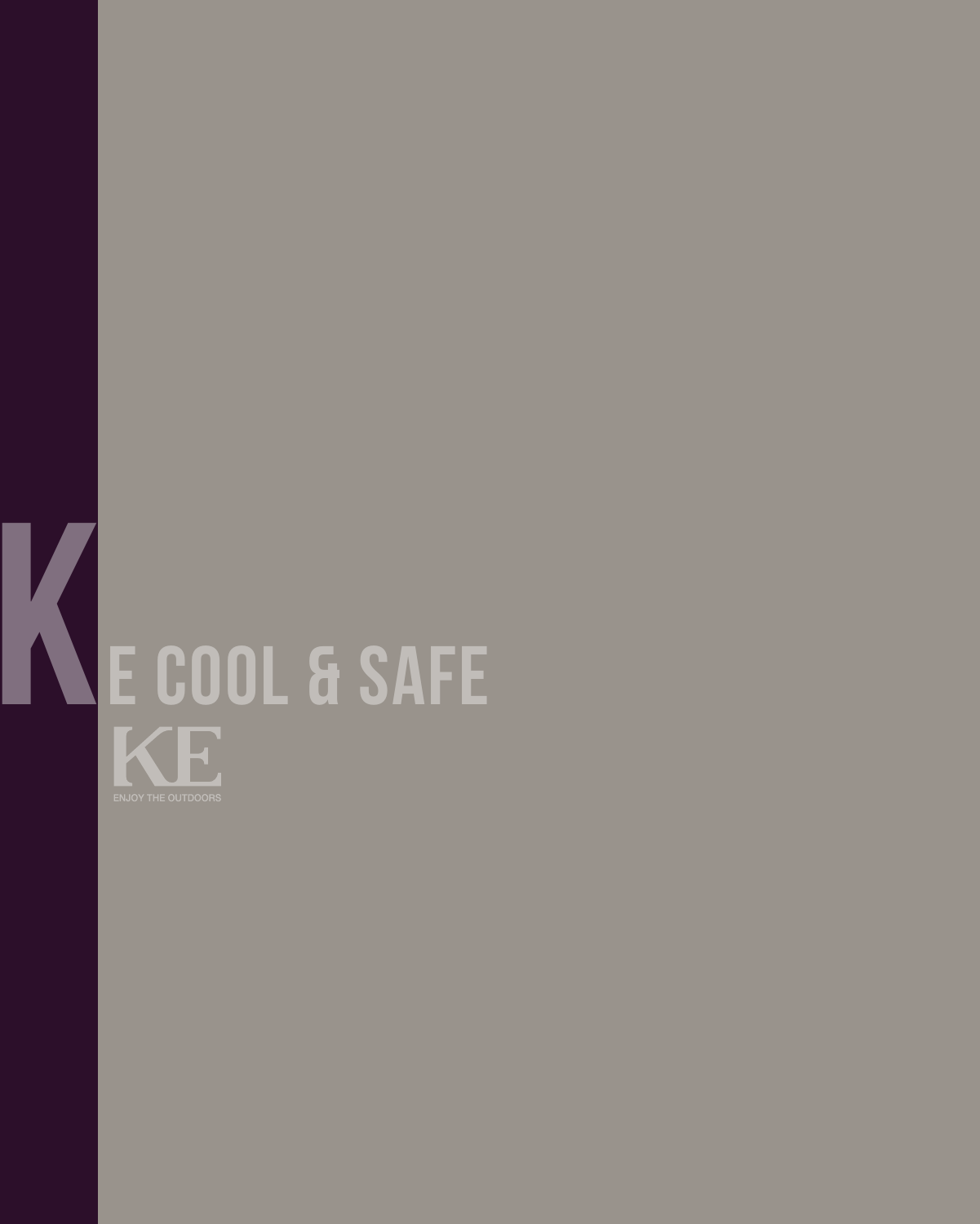KE COOL & SAFE, un sistema nebulizzante integrato creato per due dei principali modelli di pergole della gamma GENNIUS. Disponibile come optional per la bioclimatica Kedry Prime e Isola 3 a tetto ribassato, KE

COOL & SAFE unisce molteplici nuove funzioni: • RAFFRESCAMENTO

- SANIFICAZIONE
- VAPORIZZATORE DI ESSENZE / PROTEZIONE ANTIZANZARE

Ideale negli ambienti di convivialità, sia residenziali che commerciali, contract e di hospitality. Un nuovo senso di

range. Available as an optional for the bioclimatic Kedry Prime and Isola 3 with low roof, KE COOL & SAFE

- COOLING
- SANITIZATION

• ESSENCE VAPORIZER / ANTI-MOSQUITO PROTECTION

KE ist bereit, diese Anforderungen mit einer innovativen Lösung zu erfüllen: KE COOL&SAFE, ein integriertes optional für die bioklimatische Kedry Prime und Isola 3 mit niedrigem Dach. KE COOL&SAFE vereint mehrere

Vernebelungssystem für zwei der wichtigsten Pergolamarkisen-Modelle der GENNIUS-Linie. KE COOL&SAFE ist

- ERFRISCHUNG
- STERILISATION

• ESSENZZERSTÄUBER / MÜCKENSCHUTZ

Ideal in Lokalen zum geselligen Beisammensein, sowohl in Wohn- als auch in Gewerbegebäuden, im Contract und im Gastgewerbe. Ein neues Komfortgefühl, das ein Muss von jedem Outdoorbereich ist, der einer Wohlfühlecke

de la gama GENNIUS. Disponible como opción para la bioclimática Kedry Prime e Isola 3 de techo bajo, KE

- 
- COOL & SAFE combina múltiples características nuevas:
- REFRIGERACIÓN

• VAPORIZADOR DE ESENCIAS/PROTECCIÓN ANTI-MOSQUITO

sensación de confort para aquellos que no quieren renunciar a disfrutar el aire libre como el espacio de bienestar

por excelencia.

KE COOL & SAFE, un système de brumisation intégré créé pour deux des principaux modèles de pergolas de la & SAFE combine plusieurs nouvelles fonctions :

- RAFRAICHISSEMENT
- 

• VAPORISATEUR D'HUILES ESSENTIELLES / PROTECTION ANTI-MOUSTIQUES



# KE COOL & SAFE SISTEMA NEBULIZZANTE

MISTING SYSTEM INNOVACIÓN NÁUTICA PARA EL SOL INNOVATION NAUTIQUE POUR LE SOLEIL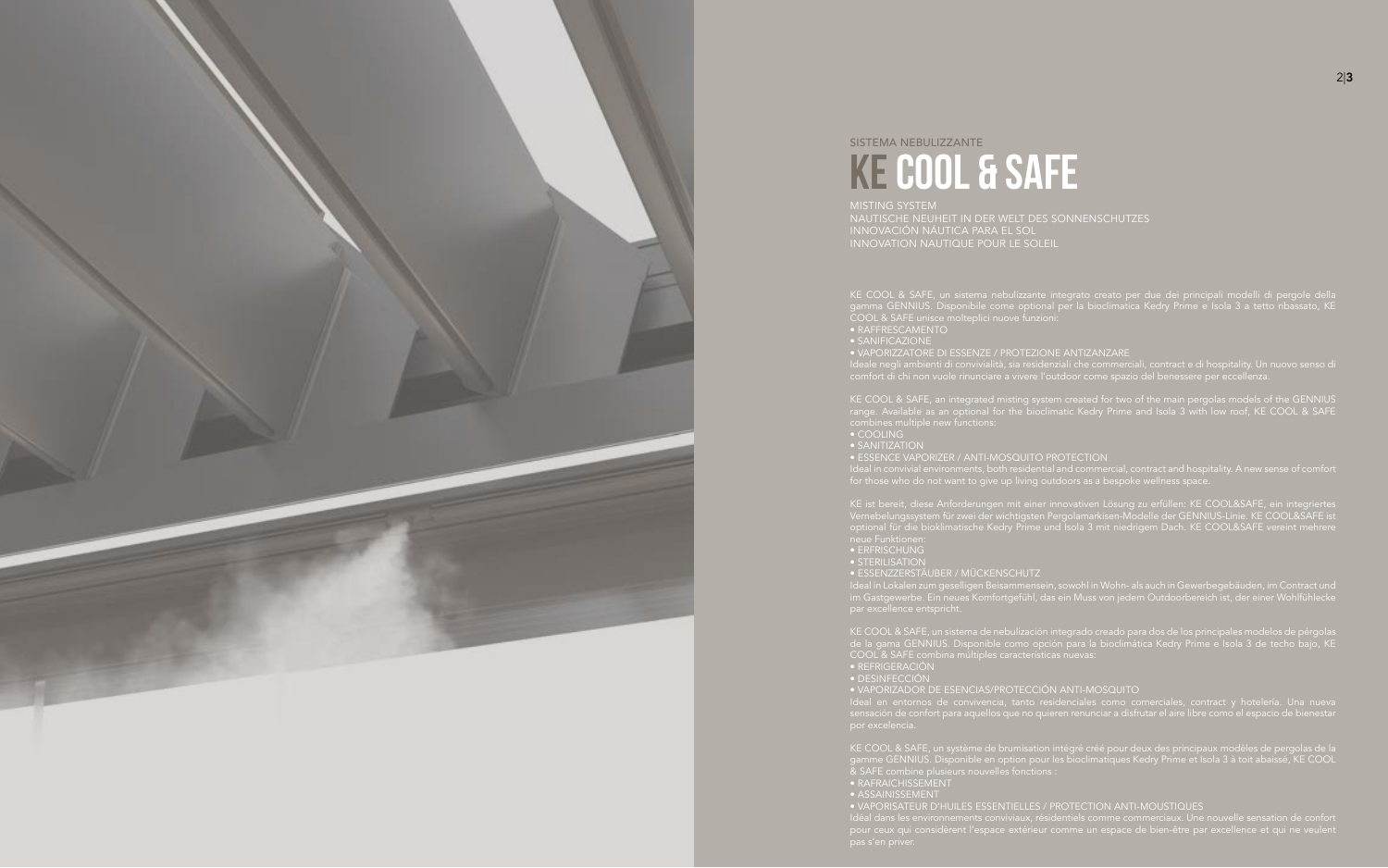



**COMPANY**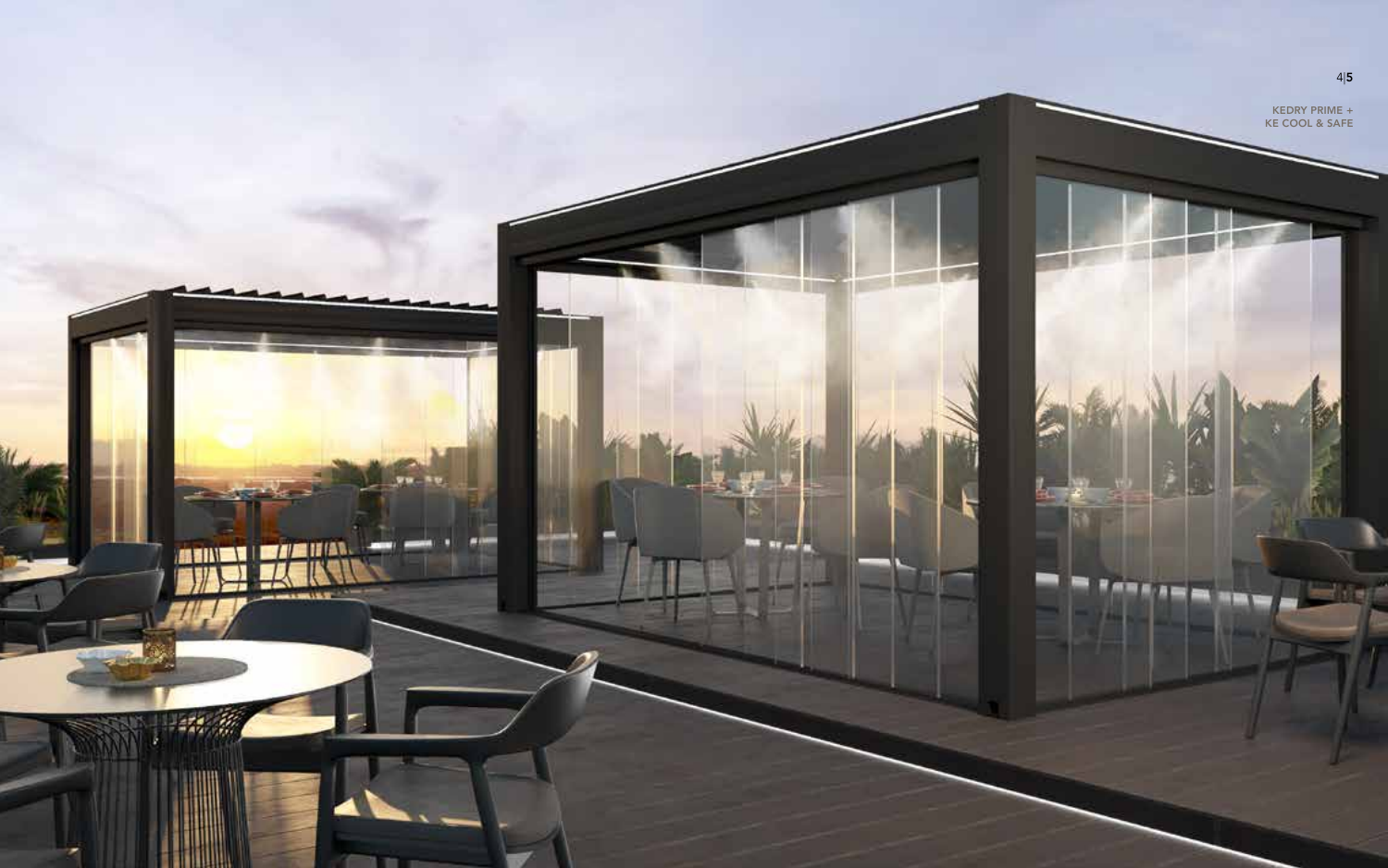# **DETTAGLI TECNICI**

**TECHNICAL DETAILS TECHNISCHE DETAILS DETALLES TÉCNICO DÉTAILS TECHNIQUES** 

% "PIPES SUITABLE FOR HIGH PRESSURE WITH QUICK COUPLING FITTINGS WITH PA-<br>- 12 LINE PIPES, COMPLETELY INTEGRATED IN THE PROFILES.

GARANTIZANDO LA FIABILIDAD A LO LARGO DEL TIEMPO.

JGELLI IN ACCIAIO INOSSIDABILE, RIPULIBILI ED<br>,NTIGOCCIA

THE PUMPING SYSTEM IS COMPATIBLE WITH<br>WATER DILUTED PRODUCTS SUCH AS MOSQUITOES<br>REPELLENTS AND ESSENTIAL OILS.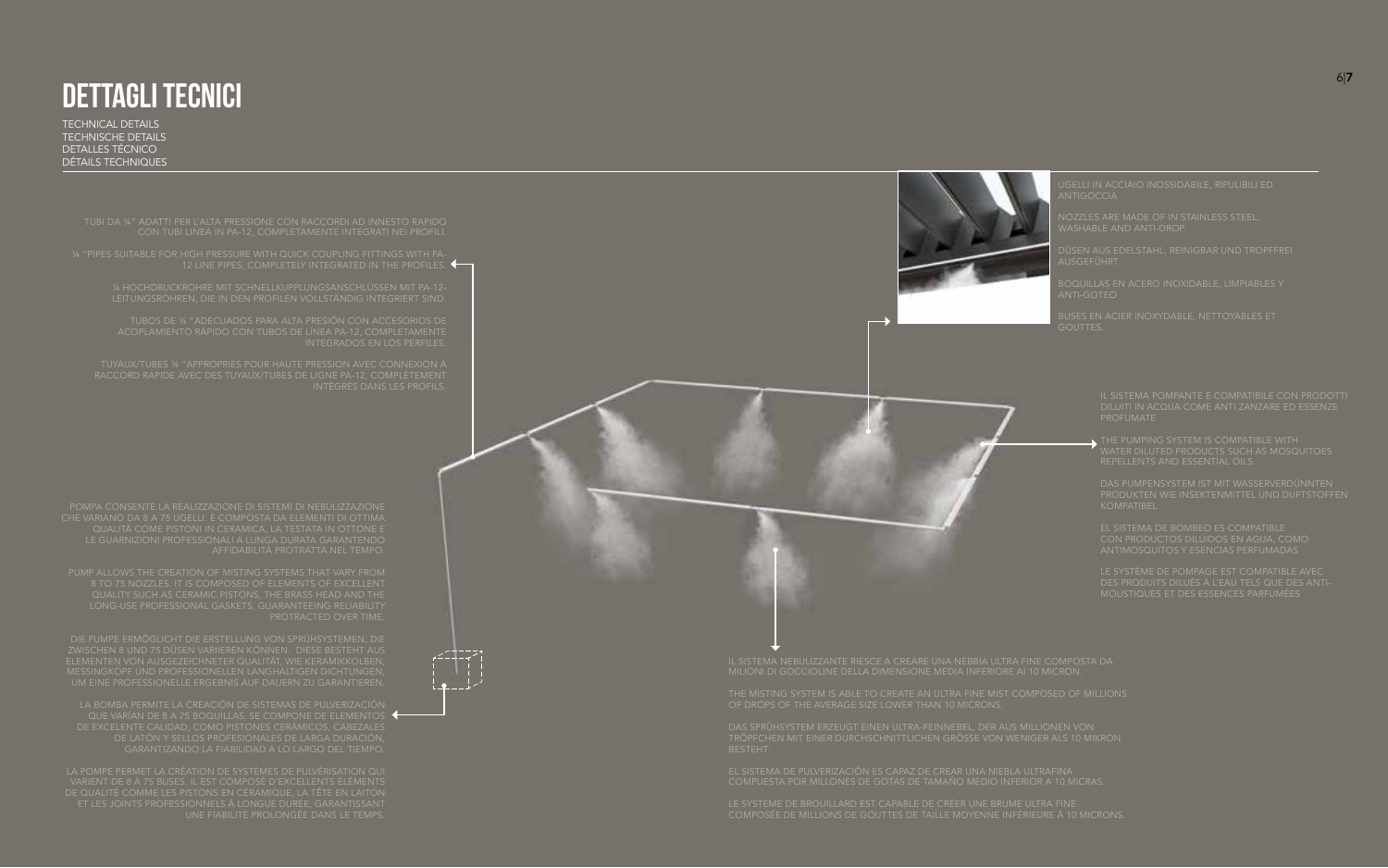## RAFFRESCAMENTO

Permette di pressurizzare l'acqua per mezzo di un sistema pompante ad alta pressione, creando - attraverso appositi

### COOLING

affected area.

#### ERFRISCHUNG

– durch spezielle Düsen – ein ultrafeiner Nebel entsteht, der für eine Temperatursenkung im betroffenen Bereich sorgt.

### **REFRIGERACIÓN**

#### RAFRAICHISSEMENT

pompage haute pression, créant - grâce à des buses température dans la zone affectée.



# **SANIFICAZIONE**

Pressurizzando una miscela di acqua e perossido di idrogeno per mezzo dello stesso sistema pompante ad alta pressione, laterali. Una volta conclusa la fase di sanificazione, basterà

### **SANITIZATION**

by means of the same high-pressure pumping system, it pergola itself, if it is equipped with side closings. Once the

## **STERILISATION**

Hochdruckpumpensystems ist es möglich, Lokale und Oberflächen sowie die Pergolamarkise selbst zu desinfizieren, falls es mit Seitenverschließungen ausgestattet ist. Nach den Desinfektionsprozess abgeschlossen ist, waschen Sie einfach

### **DESINFECCIÓN**

### ASSAINISSEMENT

En pressurisant un mélange d'eau et en purifiant au



#### VAPORIZZATORE DI ESSENZE / PROTEZIONE ANTIZANZARE

specifici come la citronella che aiuteranno a tenere lontane

### ESSENCE VAPORIZER/ANTI-MOSQUITO PROTECTION

### ESSENZZERSTÄUBER / MÜCKENSCHUTZ

Das System ist anpassungsfähig, um eine Mischung aus Wasser kombiniert mit ätherischen Ölen unter Druck zu die helfen, Mücken fernzuhalten.

## VAPORIZADOR DE ESENCIAS/PROTECCIÓN ANTI-MOSQUITOS

posible crear puede crear mezcla con aceites específicos

### VAPORISATEUR D'HUILES ESSENTIELLES / PROTECTION ANTI-MOUSTIQUES

les moustiques.



# DETTAGLI TECNICI

TECHNICAL DETAILS TECHNISCHE DETAILS DETALLES TÉCNICO

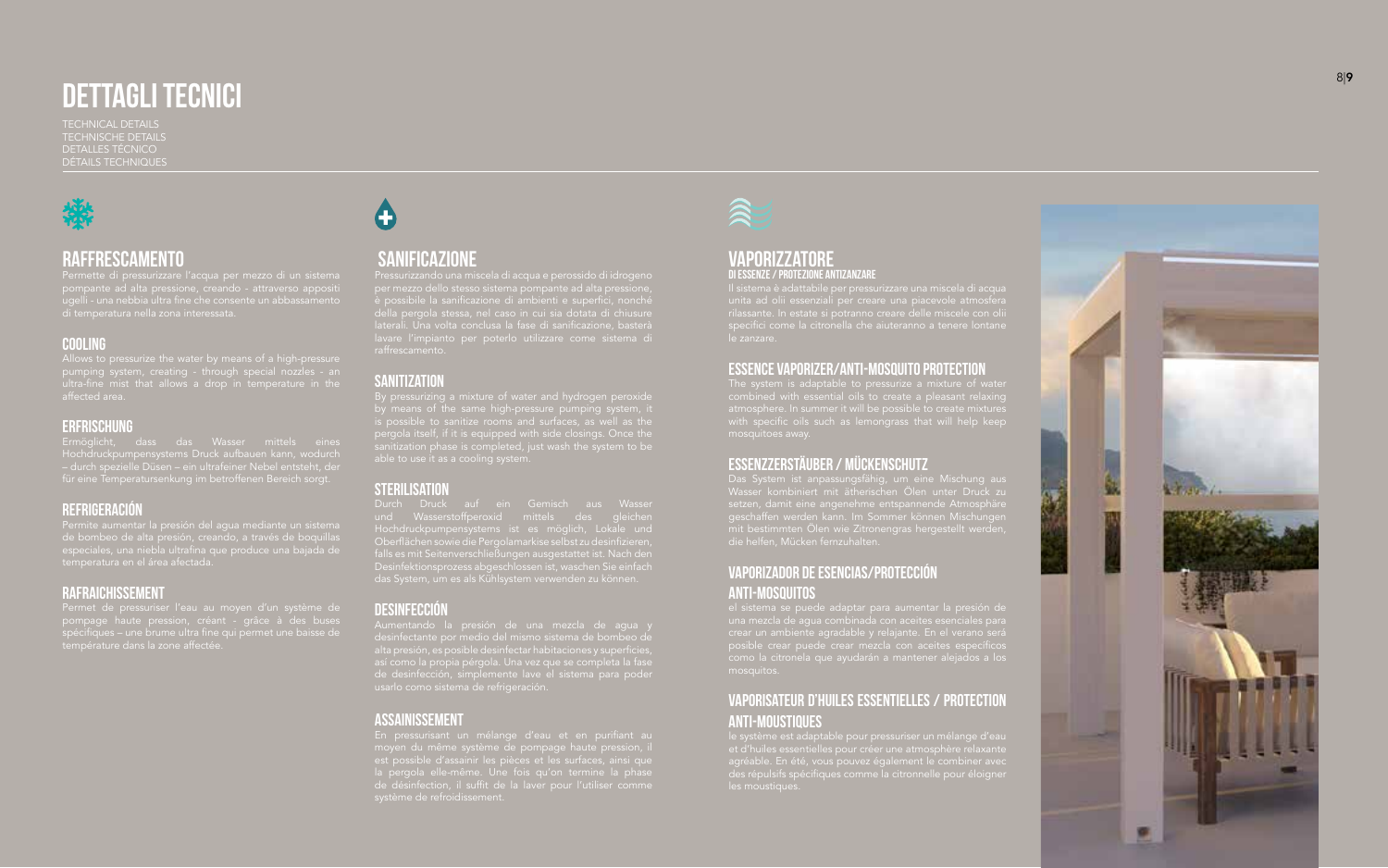